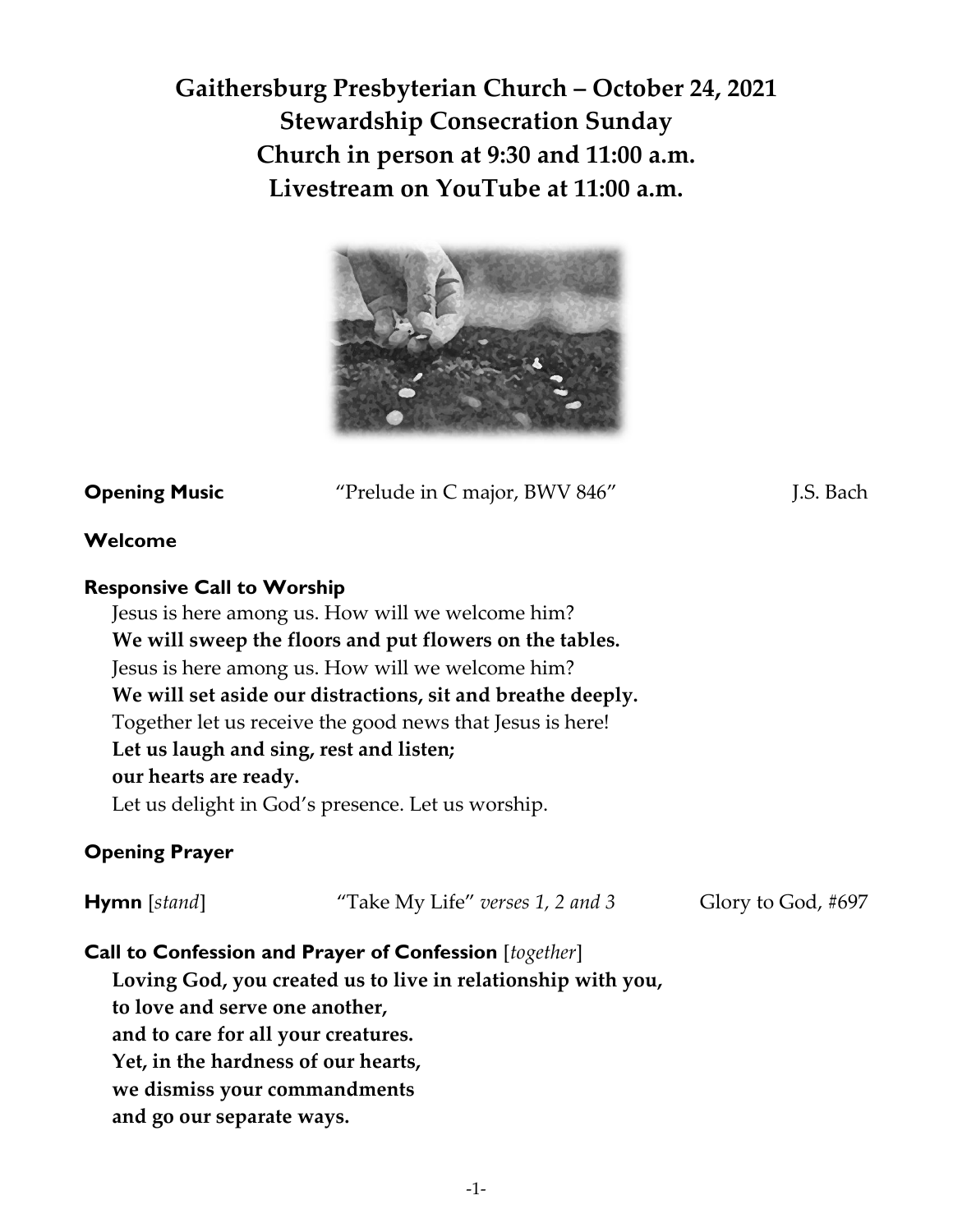**Lord, have mercy on us. Redeem us, restore us, and re-create us, for the sake of Christ our Savior. Amen.** [*Silence for personal prayer*]

**Assurance of Pardon** 

# **We Listen to God's Word**

**Children's Message** Carolyn Hayes / Natalie Jorges-Castellanos *Children and youth leave for class. Children can be picked up after church in Room 30/31 or Room 32/33. At the 11:00 service, youth will be released from class to find you.* 

**Sung Response** [*seated*] "Spirit of the Living God" Glory to God, #288

# **Scripture 2 Corinthians 9:6–11**

The point is this: the one who sows sparingly will also reap sparingly, and the one who sows bountifully will also reap bountifully. 7Each of you must give as you have made up your mind, not reluctantly or under compulsion, for God loves a cheerful giver. 8And God is able to provide you with every blessing in abundance, so that by always having enough of everything, you may share abundantly in every good work. <sup>9</sup>As it is written, 'He scatters abroad, he gives to the poor; his righteousness endures forever.' <sup>10</sup>He who supplies seed to the sower and bread for food will supply and multiply your seed for sowing and increase the harvest of your righteousness. <sup>11</sup>You will be enriched in every way for your great generosity, which will produce thanksgiving to God through us.

# **Luke 10:38–42**

Now as they went on their way, he entered a certain village, where a woman named Martha welcomed him into her home. <sup>39</sup>She had a sister named Mary, who sat at the Lord's feet and listened to what he was saying. <sup>40</sup>But Martha was distracted by her many tasks; so she came to him and asked, 'Lord, do you not care that my sister has left me to do all the work by myself? Tell her then to help me.' 41But the Lord answered her, 'Martha, Martha, you are worried and distracted by many things; <sup>42</sup>there is need of only one thing. Mary has chosen the better part, which will not be taken away from her.'

This is the witness to God's word. **Thanks be to God.**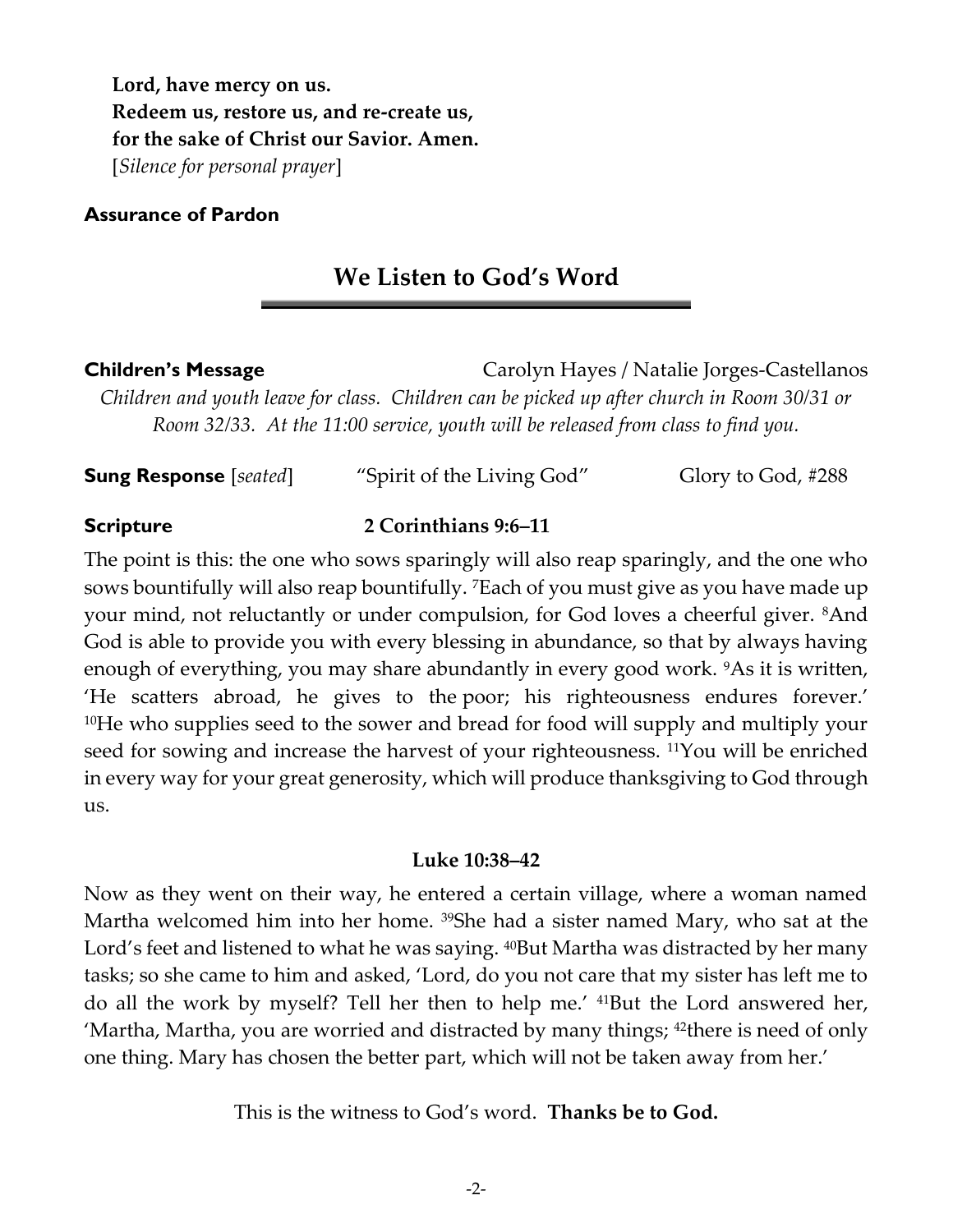# **We Respond to God's Grace**

| <b>Sung Response</b> [seated]                                                                                         | "We Are an Offering"                                                                                                 | Glory to God #710 |
|-----------------------------------------------------------------------------------------------------------------------|----------------------------------------------------------------------------------------------------------------------|-------------------|
| <b>Moment for Mission</b>                                                                                             |                                                                                                                      | Rev. Holly Ulmer  |
|                                                                                                                       | <b>Invitation to Generosity and Prayer of Dedication of Commitments</b>                                              |                   |
| our health, our incomes, our jobs,<br>our talents and our generous impulses.<br>[Silence for prayers of thanksgiving] | Gracious God, giver of all we have and hold as stewards;<br>grant us a deep awareness that all things come from you: |                   |
| for they share their bread with the poor."<br>[Silence for prayers for those in need]                                 | The scriptures say: "Those who are generous are blessed,                                                             |                   |
| Send your Holy Spirit to help us<br>in our world and in ourselves.                                                    | as we work against materialism, envy, and greed                                                                      |                   |

[*Silence for prayers for our church and our world*]

Teach us to give always part of what we are given. You are the lover of our souls and call us to be transformed through Jesus Christ our Lord.

[*Silence for prayers for our faithful living*]

# **Accept our promises of faithfulness through our giving, and receive them to serve you. Amen.**

# **The Lord's Prayer** [*together*]

**Our Father, who art in heaven, hallowed be thy name, thy kingdom come, thy will be done, on earth as it is in heaven. Give us this day our daily bread;**